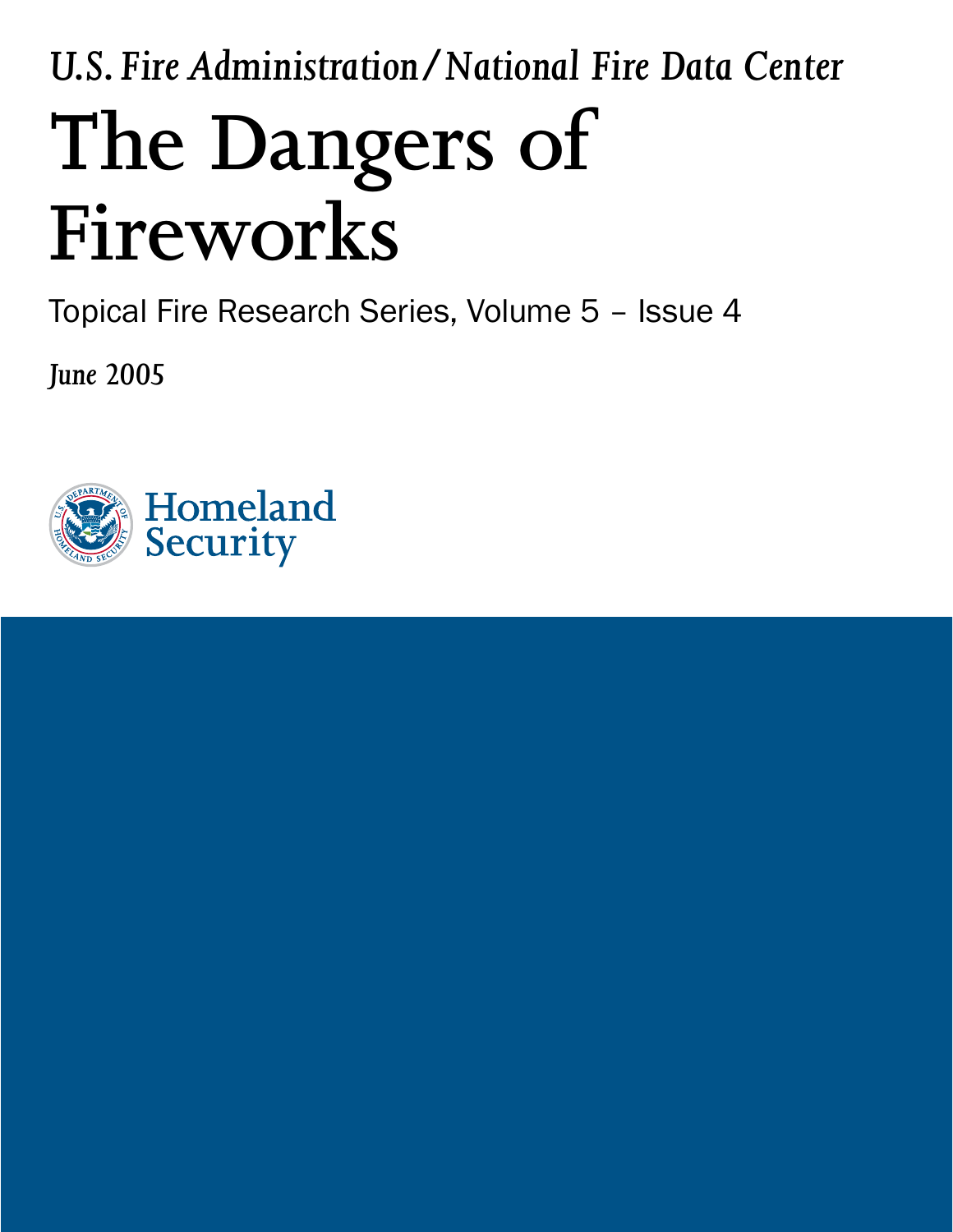# **T O P I C A L F I R E R E S E A R C H S E R I E S**



# **The Dangers of Fireworks**

June 2005 Volume 5, Issue 4

## Findings

- Injuries from fireworks—most of which occur around the 4th of July—increased from 8,800 in 2002 to 9,300 in 2003. Over the past 13 years, however, the injury rate has fallen 37%—from 4.3 to 3.2 injuries per 100,000 population.
- State laws regulating the sale of fireworks directly affect the occurrence of fireworksrelated injuries.
- Children under the age of 15 suffered 45% of all injuries from fireworks. Most injuries (72%) are to males of all ages.
- Firecrackers were responsible for the greatest number of injuries (1,600) in 2003, followed by bottle rockets (1,000) and sparklers (700).
- Because most fires ignited by fireworks are to outside property, the dollar loss to these fires is substantially less than the dollar loss to structure fires.

It would be hard to imagine July 4th festivities in the United States without public displays of fireworks, and a number of other holidays, such as New Years, often call for big shows as well. But celebrations can become tragic when someone is injured by consumer fireworks. Despite federal and state regulations on the type of fireworks available for sale to the general public, even those fireworks that are sold legally carry an elevated risk of personal injury.

Fireworks are considered hazardous materials with the potential to cause serious injury. All fireworks are regulated by the Federal Hazardous Substance Act, which prohibits sale of the more dangerous types to the public to avoid injury and property damage. Among these banned products are large, reloadable mortar shells, cherry bombs, aerial bombs, M-80s, and large firecrackers with more than 2 grains of powder. Likewise, all mail order kits to construct fireworks are strictly prohibited.<sup>1</sup>

The Consumer Product Safety Commission (CPSC) regulates fireworks that can be sold legally to consumers<sup>2</sup> and is responsible for setting minimum standards, such as requiring firecrackers to have fuses that burn at least 3 seconds but not more than 9 seconds, and that all devices be sealed to prevent leakage of pyrotechnic material. Further, all legal fireworks must have labels with instructions for safe use, as well as warnings and precautions.

Although these regulations and standards have helped make consumer fireworks safer, all fireworks are potentially hazardous. 3 For example, sparklers, which are legal in the majority of states, burn at temperatures of approximately 2,000°F. 4 Their colorful sparks belie the potential dangers, and yet sparklers are predominately used by young children.

Federal, state, and local laws govern the manufacture and sale of legal fireworks (Class C). As of March 1, 2004, 37 states and the District of Columbia allowed some or all types of consumer fireworks, an increase of five states since January 2001 (Figure 1). Meanwhile six states allow only sparklers or other such novelties. Seven states ban all fireworks, including those allowed and regulated by the CPSC.

> U.S. Department of Homeland Security • Federal Emergency Management Agency United States Fire Administration • National Fire Data Center Emmitsburg, Maryland 21727 <http://www.usfa.fema.gov/inside-usfa/nfdc/pubs/tfrs.shtm>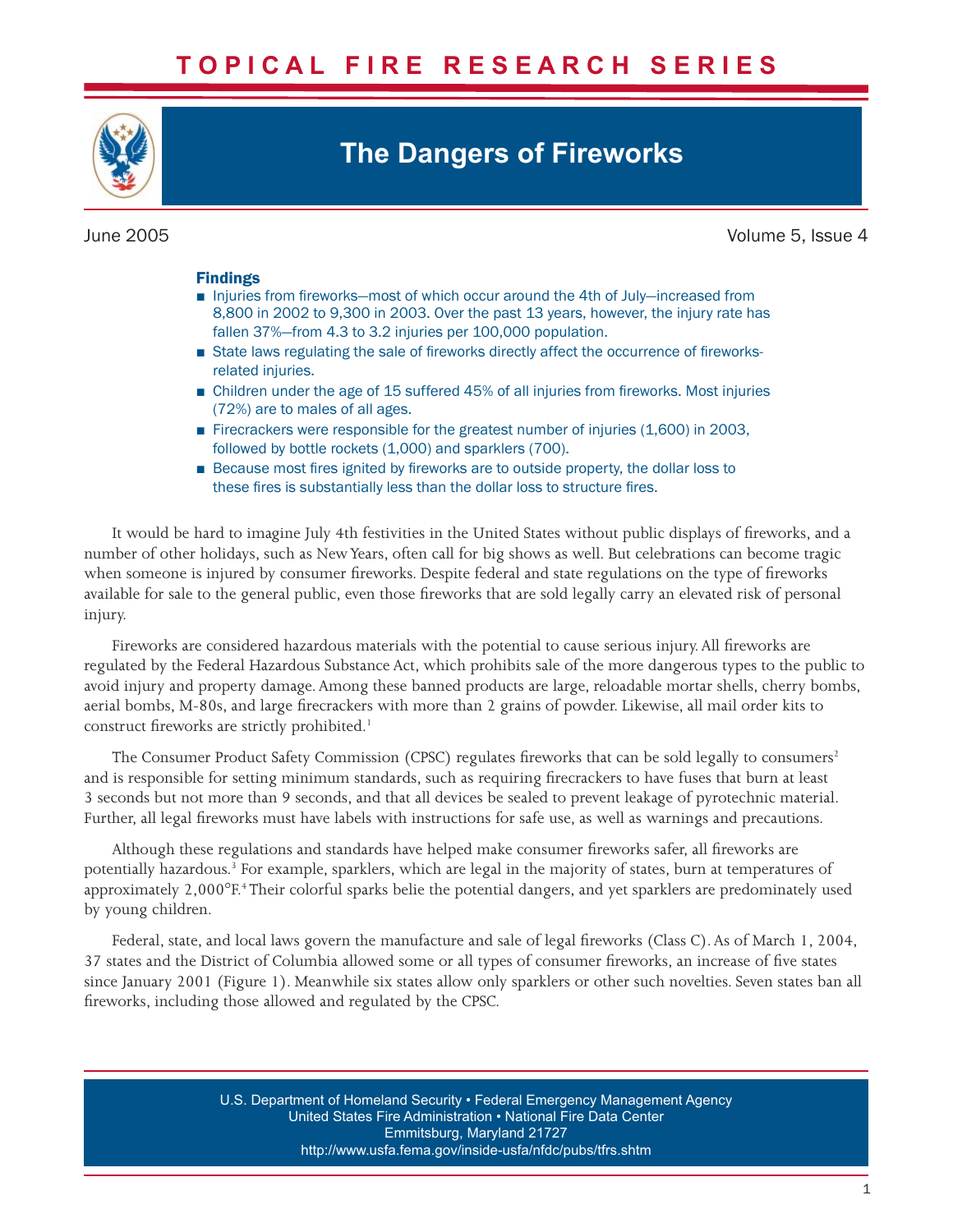# FIGURE 1. STATE REGULATIONS OF CONSUMER FIREWORKS

| STATES THAT PERMIT CONSUMER FIREWORKS  |  |  |  |  |  |  |
|----------------------------------------|--|--|--|--|--|--|
| Montana                                |  |  |  |  |  |  |
| Nebraska                               |  |  |  |  |  |  |
| New Hampshire                          |  |  |  |  |  |  |
| <b>New Mexico</b>                      |  |  |  |  |  |  |
| Nevada                                 |  |  |  |  |  |  |
| North Carolina                         |  |  |  |  |  |  |
| North Dakota                           |  |  |  |  |  |  |
| Oklahoma                               |  |  |  |  |  |  |
| Oregon                                 |  |  |  |  |  |  |
| South Carolina                         |  |  |  |  |  |  |
| South Dakota                           |  |  |  |  |  |  |
| Tennessee                              |  |  |  |  |  |  |
| Texas                                  |  |  |  |  |  |  |
| Utah                                   |  |  |  |  |  |  |
| Virginia                               |  |  |  |  |  |  |
| Washington                             |  |  |  |  |  |  |
| West Virginia                          |  |  |  |  |  |  |
| Wisconsin                              |  |  |  |  |  |  |
| Wyoming                                |  |  |  |  |  |  |
| STATES THAT ALLOW ONLY SPARKLERS       |  |  |  |  |  |  |
| Ohio                                   |  |  |  |  |  |  |
| Pennsylvania                           |  |  |  |  |  |  |
| Vermont                                |  |  |  |  |  |  |
| STATES THAT BAN ALL CONSUMER FIREWORKS |  |  |  |  |  |  |
| New York                               |  |  |  |  |  |  |
| Massachusetts                          |  |  |  |  |  |  |
| Rhode Island                           |  |  |  |  |  |  |
|                                        |  |  |  |  |  |  |
|                                        |  |  |  |  |  |  |

Source: Consumer Product Safety Commission

Previous studies have indicated that state laws regulating the sale of fireworks directly affect the occurrence of fireworks-related injuries. In one state, the number of injuries seen in emergency departments more than doubled following the legalization of fireworks.<sup>5</sup>

#### **INJURIES FROM FIREWORKS**

In 2003, firework devices caused approximately 9,300 injuries, an increase from 8,800 injuries in 2002.<sup>6,7</sup> The vast majority of these injuries are associated with Independence Day celebrations. CPSC estimated that 6,800 people were treated in hospital emergency departments for fireworks-related injuries during the 1-month period surrounding July 4th (June 20–July 20, 2003). There were six deaths from consumer fireworks reported that year.<sup>8</sup>

According to National Electronic Injury Surveillance System (NEISS) survey data, CPSC estimated that nearly half of all fireworks-related injuries (45%) were suffered by children under age 15.<sup>9</sup> Males were disproportionately injured by fireworks (72%) with almost three times as many males as females (28%) injured.The large majority of fireworks injuries occurred with consumer products. CPSC also reported that of the estimated 9,300 fireworks injuries in 2003, only a small number of injuries—100—occurred at public fireworks events.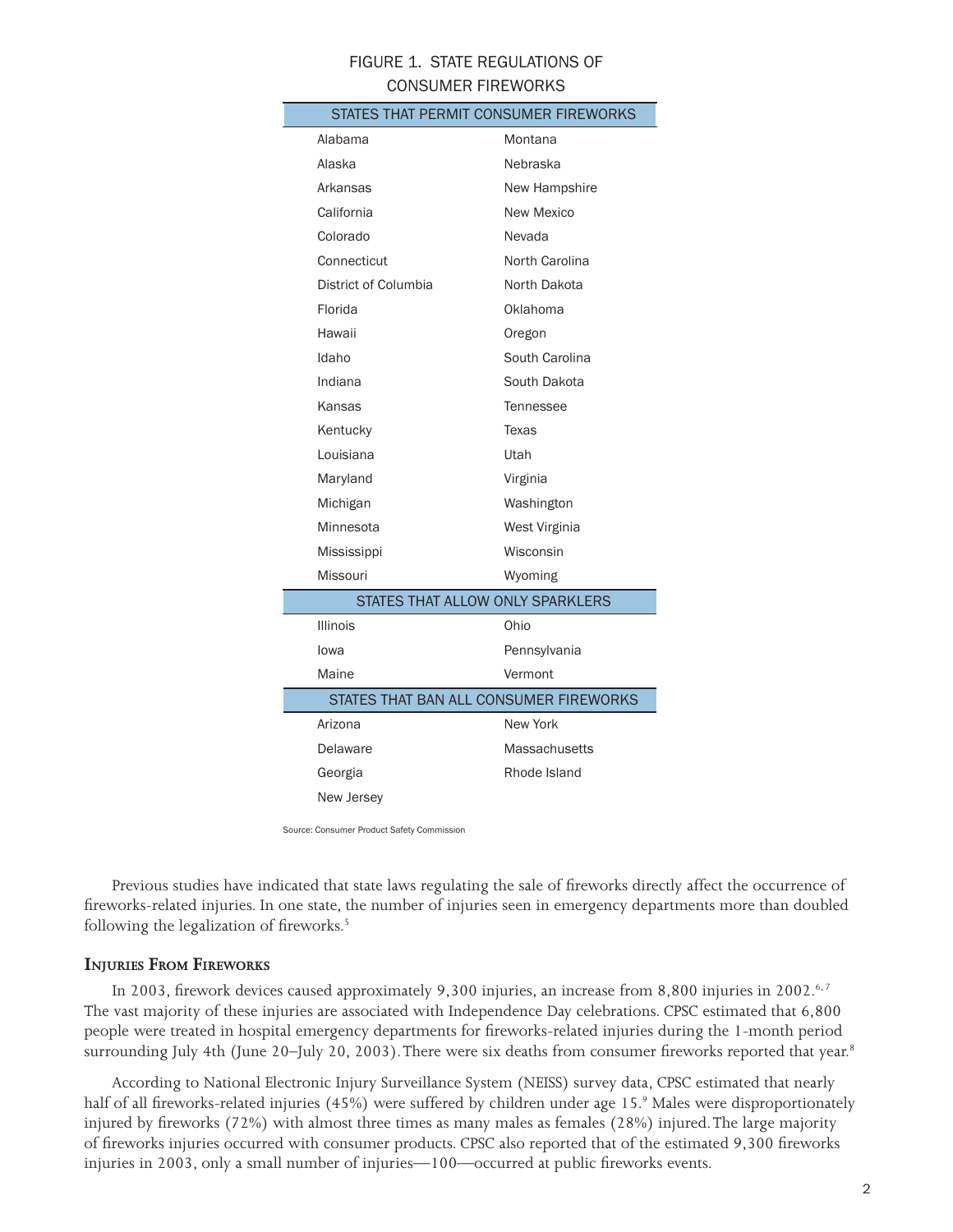Burns were by far the most common form of injury. Burn injuries typically occurred to all parts of the body (Figure 2). Hands are the body parts most often injured, accounting for 1,800 of the hospital visits in the 1-month NEISS study period around July 4th, 2003. Eyes followed with 1,400 visits, and then heads/faces/ears and legs with 1,200 emergency visits each.

| <b>Body Part</b> | Total | <b>Burns</b> | <b>Contusions,</b><br><b>Lacerations</b> | Fractures,<br><b>Sprains</b> | <b>Other</b><br><b>Diagnoses</b> |
|------------------|-------|--------------|------------------------------------------|------------------------------|----------------------------------|
| Arm/Shoulder     | 500   | 300          | 100                                      | $\star$                      | $\star$                          |
| Eye              | 1,400 | 400          | 500                                      | $\star$                      | 500                              |
| Hand/Finger      | 1,800 | 1,600        | 100                                      | $\star$                      | 100                              |
| Head/Face/Ear    | 1,200 | 500          | 400                                      | $\star$                      | 300                              |
| Leg              | 1,200 | 1,000        | 100                                      | 100                          | 100                              |
| Trunk            | 800   | 500          | 200                                      | $\star$                      | 100                              |
| <b>Total</b>     | 6,800 | 4.300        | 1,200                                    | 100                          | 1,200                            |

# FIGURE 2. ESTIMATED FIREWORKS-RELATED INJURIES BY BODY PART AND DIAGNOSIS (JUNE 20–JULY 20, 2003)

Notes: Other diagnoses includes all injury categories.

Estimates rounded to nearest 100 injuries. Estimates of less than 50 injuries shown with an asterisk (\*).

Totals may not add due to rounding.

Source: U.S. Consumer Product Safety Commission, "2003 Fireworks Annual Report," NEISS.

# **PRODUCTS ASSOCIATED WITH INJURIES**

Of all consumer fireworks, firecrackers were responsible for the greatest number of injuries. In 2003, CPSC estimated 1,600 injuries from firecrackers associated with Independence Day celebrations. Bottle rockets injured 1,000 persons, and sparklers injured another 700.

Of the estimated 700 fireworks injuries to children under 5 years of age, 400 (57%) were caused by sparklers between June 20 and July 20, 2003. Among children 5–14 years of age, firecrackers and bottle rockets resulted in 800 of the 2,400 injuries (33%). Rockets (bottle and other types) alone accounted for 500 of the 1,800 (28%) injuries to persons aged 15–24.

Fireworks sales have been increasing according to the American Pyrotechnics Association. In 2000, fireworks sales totaled \$610 million and by 2004 had increased to \$775 million.<sup>10</sup> Meanwhile, with the exception of a spike in injuries in 2000, which is likely explained by more extensive celebrations associated with the millennium, the firework injury rate has declined since 1991 (Figure 3). Overall, the injury rate has fallen 37% since 1991 and appears to have recently leveled off at about 3 per 100,000 persons each year. It is possible that this trend is due to the increasing popularity of large, public, professionally executed fireworks displays, which use thousands of pounds of fireworks and rarely cause injuries.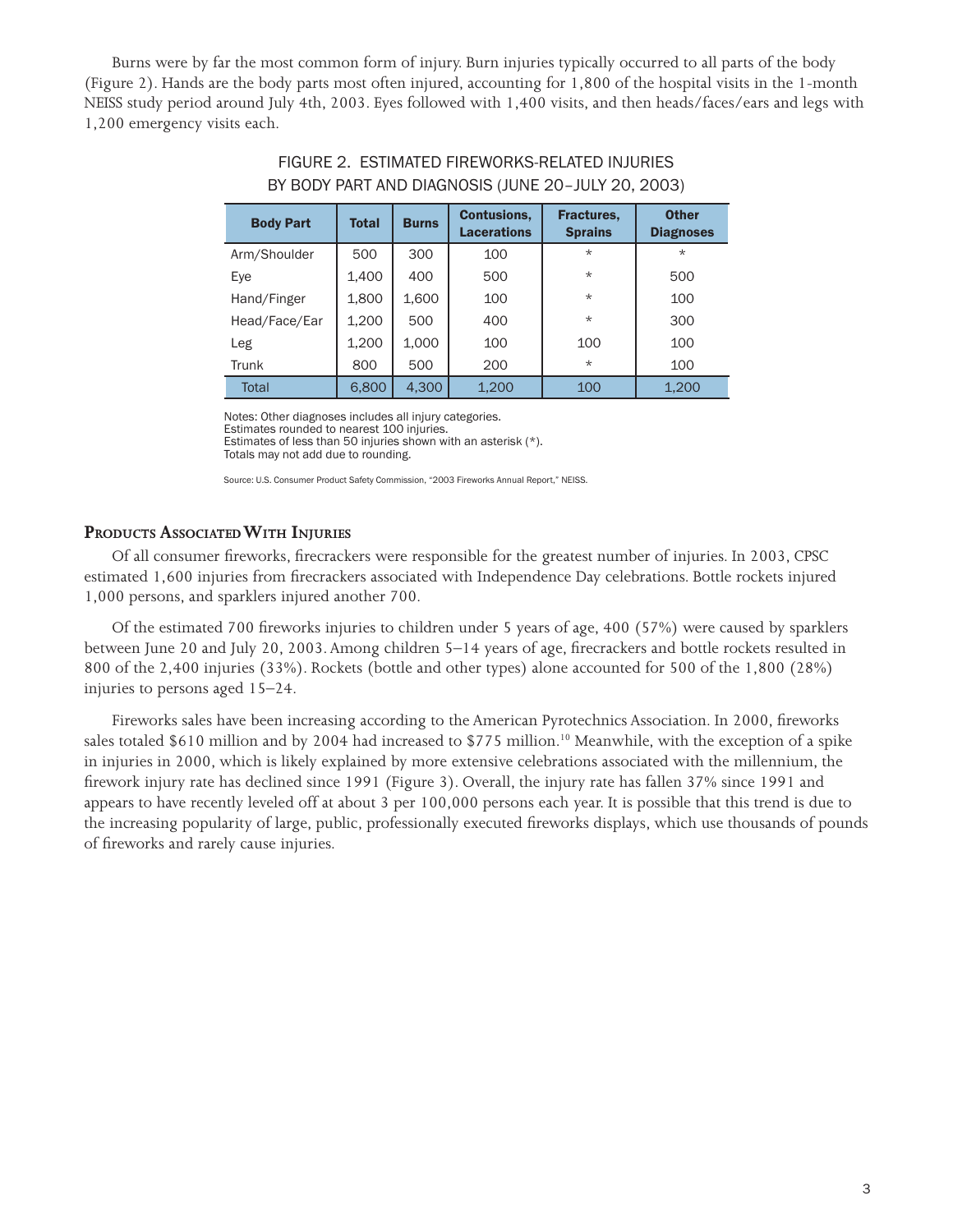| Year | <b>Estimated Fireworks-</b><br><b>Related Injuries</b> | <b>Fireworks Injury</b><br>Rate* |
|------|--------------------------------------------------------|----------------------------------|
| 1991 | 10,900                                                 | 4.3                              |
| 1992 | 12,500                                                 | 4.9                              |
| 1993 | 12,100                                                 | 4.6                              |
| 1994 | 12,500                                                 | 4.8                              |
| 1995 | 10,900                                                 | 4.1                              |
| 1996 | 7,300                                                  | 2.7                              |
| 1997 | 8,300                                                  | 3.0                              |
| 1998 | 8,500                                                  | 3.1                              |
| 1999 | 8,500                                                  | 3.1                              |
| 2000 | 11,000                                                 | 3.9                              |
| 2001 | 9,500                                                  | 3.3                              |
| 2002 | 8,800                                                  | 3.0                              |
| 2003 | 9,300                                                  | 3.2                              |

#### FIGURE 3. ESTIMATED FIREWORKS-RELATED INJURIES

\*Injuries per 100,000 people

Notes: Estimates based on 291 fireworks-related injuries recorded by NEISS in 2003.

Sources: Consumer Product Safety Commission, "2003 Fireworks Annual Report," NEISS. U.S. Consumer Product Safety Commission, U.S. population estimates from 1991–1999 from [http://eire.census.gov/popest/data/national/tables/intercensal/US-EST90INT-04.php;](http://eire.census.gov/popest/data/national/tables/intercensal/US-EST90INT-04.php) 

population projections for 2000–2003 from<http://eire.census.gov/popest/data/states/tables/NST-EST2003-01.xls>

Even declining trends cannot mask the issue that fireworks remain dangerous. Each year, many people are injured and some are killed by fireworks. The following 2003 deaths illustrate the problems:<sup>11</sup>

- A 2-year-old child died in Florida from smoke inhalation from a fire that was started in the laundry room of a mobile home.The fire started when a 3-year-old child lit combustibles with a sparkler.
- Leaning over a pipe where he placed a commercial-type firework projectile, a 38-year-old man in Iowa was killed when he lit the fuse.
- Attempting to block the wind around a launching tube, an 18-year-old man was fatally injured in Michigan when lighting a mortar-type firework.

### **FIRES CAUSED BY FIREWORKS**

The following discussion is based on 2002 National Fire Incident Reporting System (NFIRS, version 5.0) data and reflects injuries, fatalities, and fire loss associated only with the fires caused by fireworks. These losses differ from the figures presented earlier that reflect injuries, fatalities, and property loss caused directly by fireworks.

An estimated 23,200 fireworks fires in 2002 caused approximately \$35 million in property loss and injured 75 persons.<sup>12, 13</sup> No deaths were reported in the NFIRS data. Most fires are clustered around Independence Day, New Year's Eve, and other holidays or celebrations.

Fifty-nine percent of fires caused by fireworks occur around the Independence Day holiday on July 4th (Figure 4), often in open fields or vacant lots. As such, the materials most commonly ignited (68%) by fireworks are organic materials such as grass and trees. Grass alone was the first material ignited in 47% of all fireworks fires.<sup>14</sup> Because these types of fires are located outdoors, they have a relatively low property loss (Figure 5).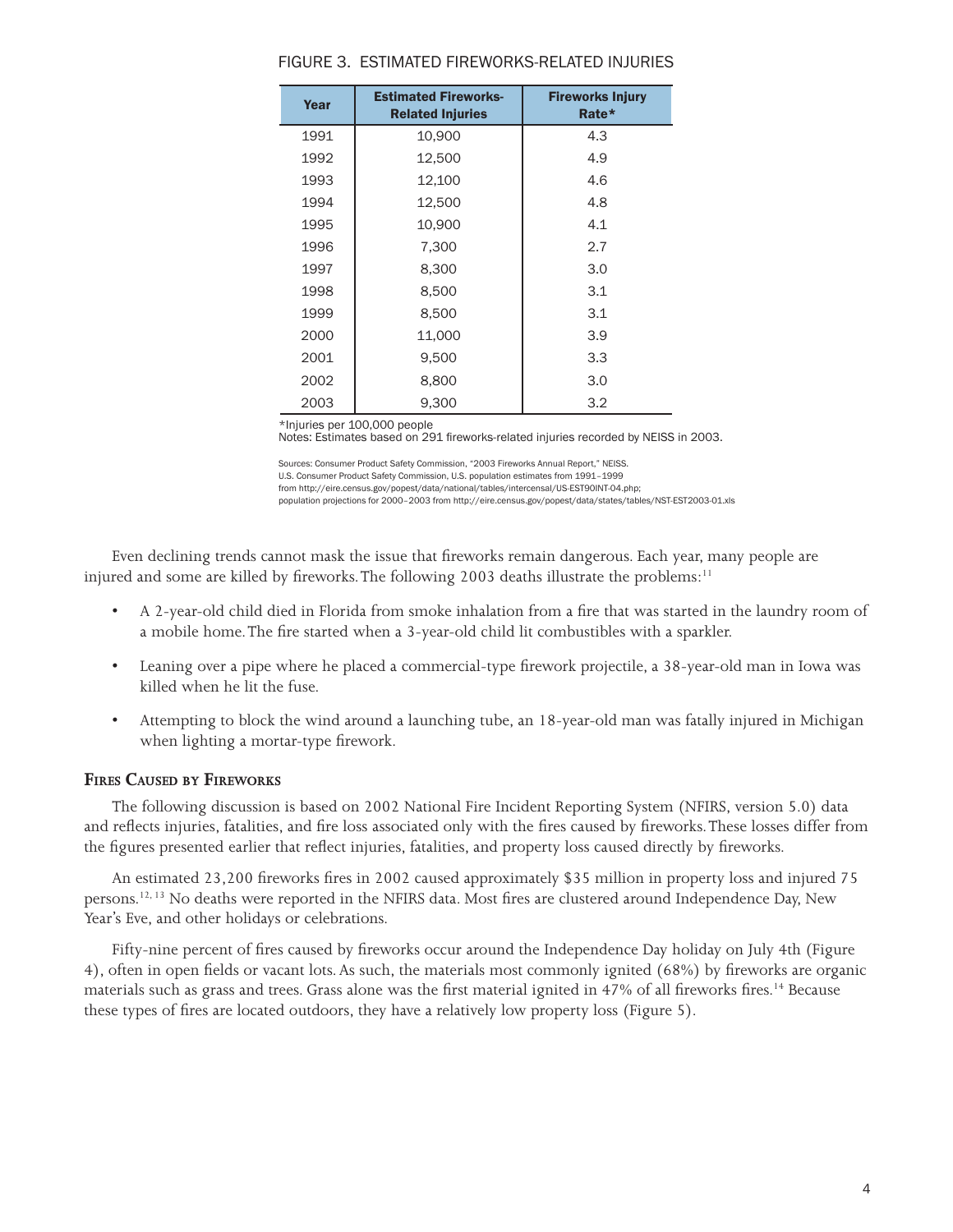

| FIGURE 5. 2002 LOSS MEASURES FROM FIREWORKS |                        |                  |                        |  |  |  |  |
|---------------------------------------------|------------------------|------------------|------------------------|--|--|--|--|
|                                             | <b>Loss Measure</b>    | <b>All Fires</b> | <b>Fireworks Fires</b> |  |  |  |  |
|                                             | \$ Loss/Fire           | \$7,447          | \$1.841                |  |  |  |  |
|                                             | Injuries/1,000 Fires   | 20.8             | 5.1                    |  |  |  |  |
|                                             | Fatalities/1,000 Fires | 2.8              | O.O                    |  |  |  |  |
|                                             |                        |                  |                        |  |  |  |  |

Note: Estimates based on fires with heat sources reported. Source: NFIRS 5.0

Property loss is substantially less in fireworks fires than in other types of fires because most fireworks fires occur outside, where the fires do less damage and cause lower dollar replacement value than structure fires.

Given the high number of children injured by fireworks, it is not surprising that the most common ignition factor for fires related to fireworks is playing with the heat source (42%). Playing with the heat source is the ignition factor in one-third of the property losses due to fireworks fires and 50% of fireworks-related injuries. The larger ignition factor category of misuse of the heat of ignition includes abandoned materials, heat source too close to combustibles, as well as playing with the heat source, and accounts for the vast majority of fires (86%), injuries (90%), and property loss  $(89\%)$ .<sup>15</sup>

# **CONCLUSION**

Fireworks account for a substantial number of preventable injuries and fires. Because fireworks can be dangerous and deadly, the safest way to enjoy them is through public displays conducted by professional pyrotechnicians hired by communities over July 4th or at other times during the year. Parents need to be especially vigilant during this period in assuring that children do not possess dangerous fireworks or mishandle legal ones.

> To request additional information or comment on this report, visit <http://www.usfa.fema.gov/applications/feedback>